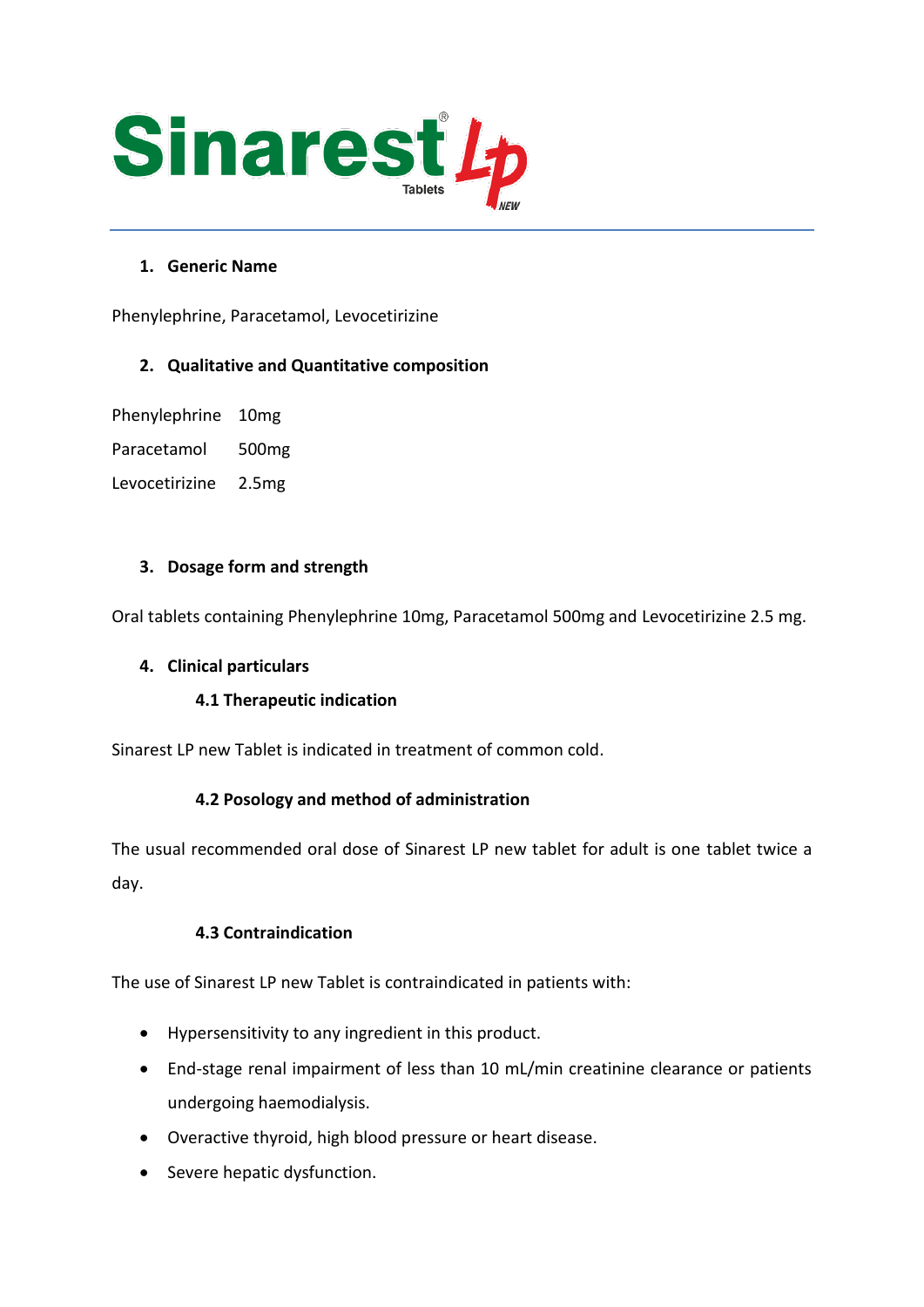• On MAO inhibitors, hepatic impairment, severe renal failure, closed angle glaucoma.

## **4.4 Special warnings and precautions for use**

- Caution in elderly patients, hyperthyroidism, myocardial disease, bradycardia, partial heart block or severe arteriosclerosis when administering phenylephrine.
- Caution in asthma, bladder neck obstruction, cardiovascular disease, COPD, GI obstruction, glaucoma, hepatic impairment, hyperthyroidism, increased intraocular pressure, malnutrition, renal impairment, elderly patients, and patients taking CNS depressants.
- Caution in severe hypovolemia if taking paracetamol products. Paracetamol: Risk for rare, but serious skin reactions that can be fatal; these reactions include Stevens-Johnson Syndrome (SJS), toxic epidermal necrolysis (TEN), and acute generalized exanthematous pustulosis (AGEP); symptoms may include skin redness, blisters and rash.
- It is advisable not to drive or operate machinery when on treatment with Sinarest LP New Tablet.
- Use with caution in patients with Raynaud's phenomenon or diabetes. Patients with prostatic hypertrophy may have increased difficulty with micturition.
- Phenylephrine should be used with care in patients with closed angle glaucoma and prostatic enlargement.
- Avoid concurrent use of alcohol or other central nervous system depressants with Sinarest LP new tablet.
- To be sold by retail on the prescription of R.M.P only.
- Risk of medication errors and hepatotoxicity: Take care when prescribing and administering Sinarest LP New Tablet to avoid dosing errors which could result in accidental overdose and death.
- Sinarest LP New Tablet contains Paracetamol. Paracetamol has been associated with cases of acute liver failure, at times resulting in liver transplant and death. Most of the cases of liver injury are associated with the use of paracetamol at doses that exceed the maximum daily limits, and often involve more than one paracetamolcontaining product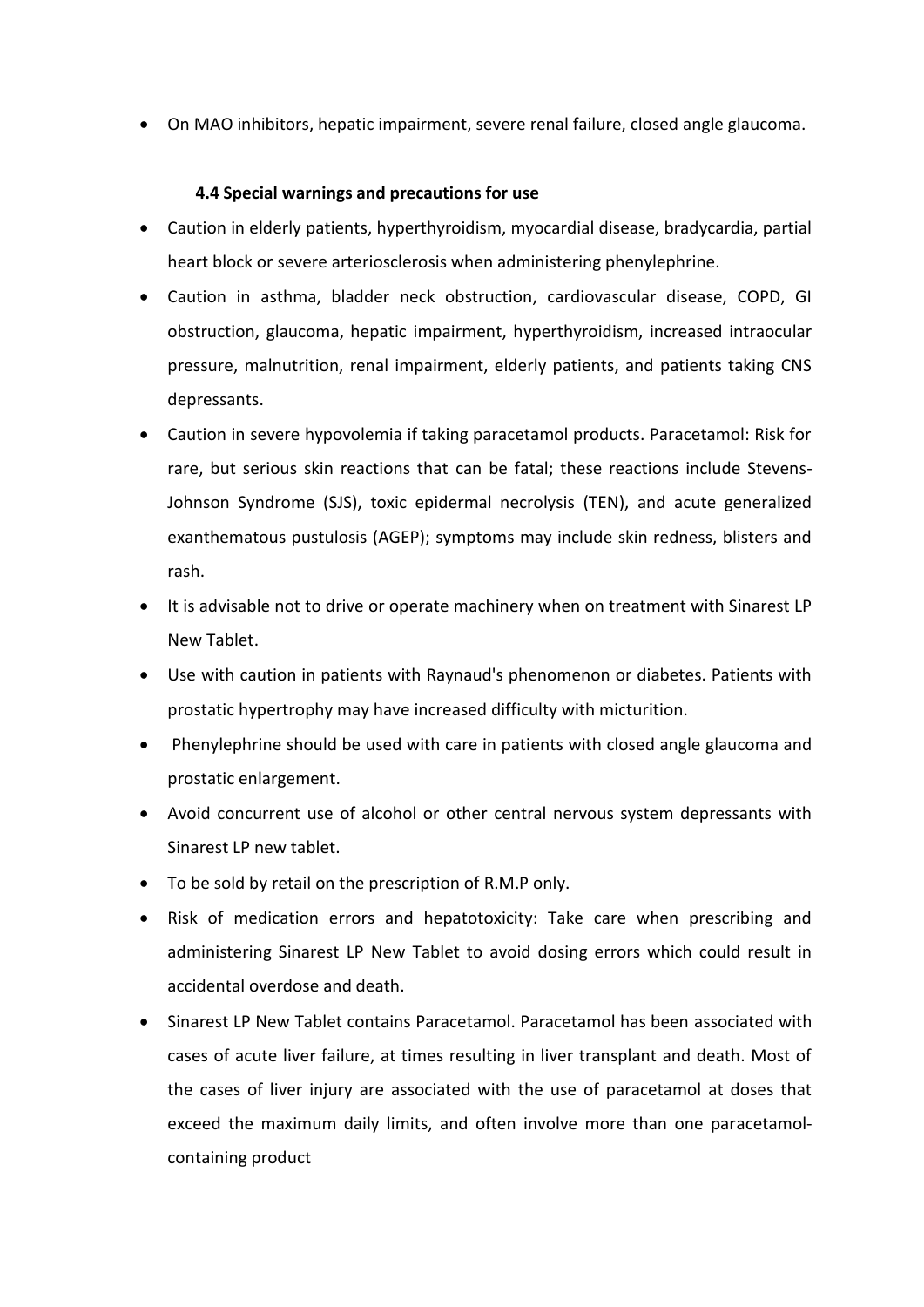#### **4.5 Drug interactions**

**Phenylephrine:** The co-administration of Monoamine Oxidase Inhibitors (MAOIs) or tricyclic antidepressants and an indirect or mixed-acting sympathomimetic may result in a hypertensive crisis and hence such concomitant use is best avoided. Additionally sympathomimetic may reduce the efficacy of beta-blocking and antihypertensive drugs.

Not recommended for patients currently receiving or within two weeks of stopping therapy with monoamine oxidase inhibitors.

Digoxin and cardiac glycosides: concomitant use of phenylephrine may increase the risk of irregular heartbeat or heart attack.

Paracetamol: Anticoagulant drugs (warfarin) - dosage may require reduction if paracetamol and anticoagulants are taken for a prolonged period of time Paracetamol absorption is increased by substances that increase gastric emptying, e.g. metoclopramide.

Paracetamol absorption is decreased by substances that decrease gastric emptying, e.g. antidepressants with anticholinergic properties, and narcotic analgesics Paracetamol may increase chloramphenicol concentrations.

The risk of paracetamol toxicity may be increased in patients receiving other hepatotoxic drugs or drugs that induce liver microsomal enzymes such as alcohol and anticonvulsant agents.

Paracetamol excretion may be affected when given with probenecid. Colestyramine reduces the absorption of paracetamol if given within 1 hour. Regular use of paracetamol possibly reduces metabolism of Zidovudine (increased risk of neutropenia).

**Levocetirizine:** In vitro data indicate that levocetirizine is unlikely to produce pharmacokinetic interactions through inhibition or induction of liver drugmetabolizing enzymes. No in vivo drug-drug interaction studies have been performed with levocetirizine. Drug interaction studies have been performed with racemic cetirizine.

Antipyrine, Azithromycin, Cimetidine, Erythromycin, Ketoconazole, Theophylline, and Pseudoephedrine: Pharmacokinetic interaction studies performed with racemic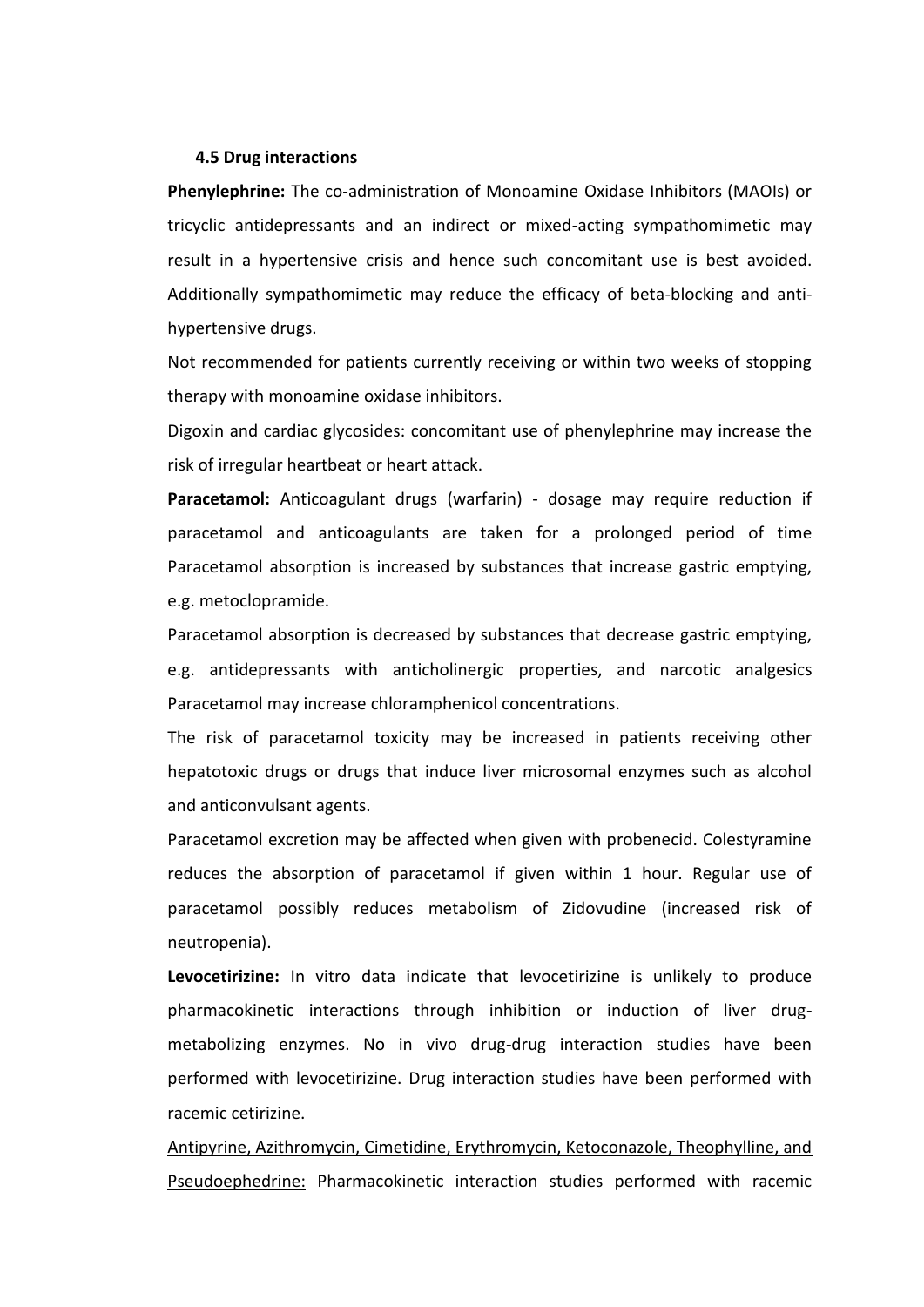cetirizine demonstrated that cetirizine did not interact with antipyrine, pseudoephedrine, erythromycin, azithromycin, ketoconazole, and cimetidine. There was a small decrease (~16%) in the clearance of cetirizine caused by a 400 mg dose of theophylline. It is possible that higher theophylline doses could have a greater effect.

Ritonavir: Ritonavir increased the plasma AUC of cetirizine by about 42% accompanied by an increase in half-life (53%) and a decrease in clearance (29%) of cetirizine. The disposition of ritonavir was not altered by concomitant cetirizine administration.

#### **4.6 Use in special population**

- Pediatric: Do not exceed the recommended dose of 2.5 mg/day in children 6 to 12 years of age. The systemic exposure with the 5 mg dose is approximately twice that of adults.
- Geriatric: Elderly population may be at greater risk for the side-effects.
- Liver impairment: Use with caution.
- Renal failure: Use with caution.
- Pregnancy and lactation: There are no adequate and well-controlled studies in pregnant women. Because animal reproduction studies are not always predictive of human response, Sinarest LP new Tablet should be used during pregnancy only if clearly needed. As Levocetirizine is excreted in breast milk, Sinarest LP new Tablet is not recommended during breastfeeding.

#### **4.7 Effects on ability to drive and use machine**

Patients should be cautioned against engaging in activities requiring complete mental alertness, and motor coordination such as operating machinery until their response to Sinarest LP new Tablet is known.

## **4.8 Undesirable effects**

Sinarest LP new Tablet is generally well tolerated and adverse events are rare. An adverse drug reaction includes urticaria, Stevens-Johnson syndrome, tachycardia, palpitations,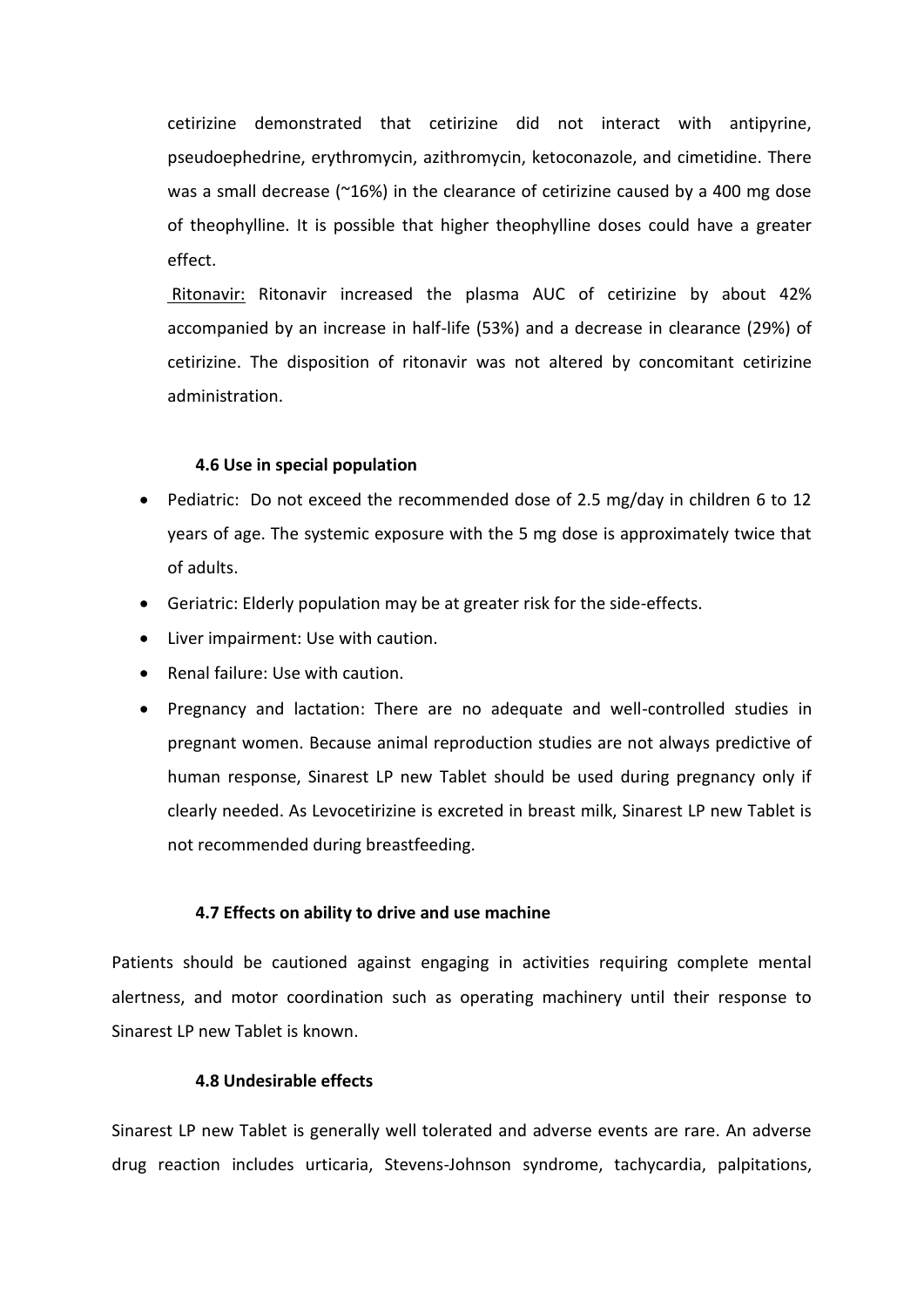headache, dizziness, nausea, fear, anxiety, restlessness, tremor, weakness, dysuria, insomnia, hallucinations & convulsions, anaemia, vertigo, dry mouth, cardiac arrest, tinnitus, thrombocytopenia, thyroid disorders, periorbital oedema, eye swelling, blurred vision, Eye pruritus, increased lacrimation, diarrhea, acute hepatic failure, hepatotoxicity, bronchospasm, respiratory arrest, hypotension, dyspepsia, sedation, .

#### **4.9 Overdose**

There is limited experience of overdose with Sinarest LP new Tablets. Initiate general symptomatic and supportive measures in all cases of overdosages where necessary.

#### **5. Pharmacological properties**

#### **5.1 Mechanism of action**

Phenylephrine decreases nasal congestion by acting on  $\alpha_1$ -adrenergic receptors in the arterioles of the nasal mucosa to produce constriction; this leads to decreased edema and increased drainage of the sinus cavities.

Paracetamol act primarily in the CNS, increasing the pain threshold by inhibiting both isoforms of cyclooxygenase, COX-1, COX-2, and COX-3 enzymes involved in prostaglandin (PG) synthesis. The antipyretic properties of acetaminophen are likely due to direct effects on the heat-regulating centres of the hypothalamus resulting in peripheral vasodilation, sweating and hence heat dissipation.

Levocetirizine is an inverse agonist that decreases activity at histamine H1 receptors. This in turn prevents the release of other allergy chemicals and increased blood supply to the area, and provides relief from the typical symptoms associated with seasonal and perennial allergic rhinitis. It does not prevent the actual release of histamine from mast cells.

The combination of Levocetirizine, Phenylephrine and Paracetamol in Sinarest LP New Tablet helps to relieve multiple symptoms of rhinosinusitis, colds and flu.

#### **5.2 Pharmacodynamic properties**

Paracetamol is a widely used analgesic and antipyretic drug that is used for the relief of fever, headaches, and other minor aches and pains. It is a major ingredient in numerous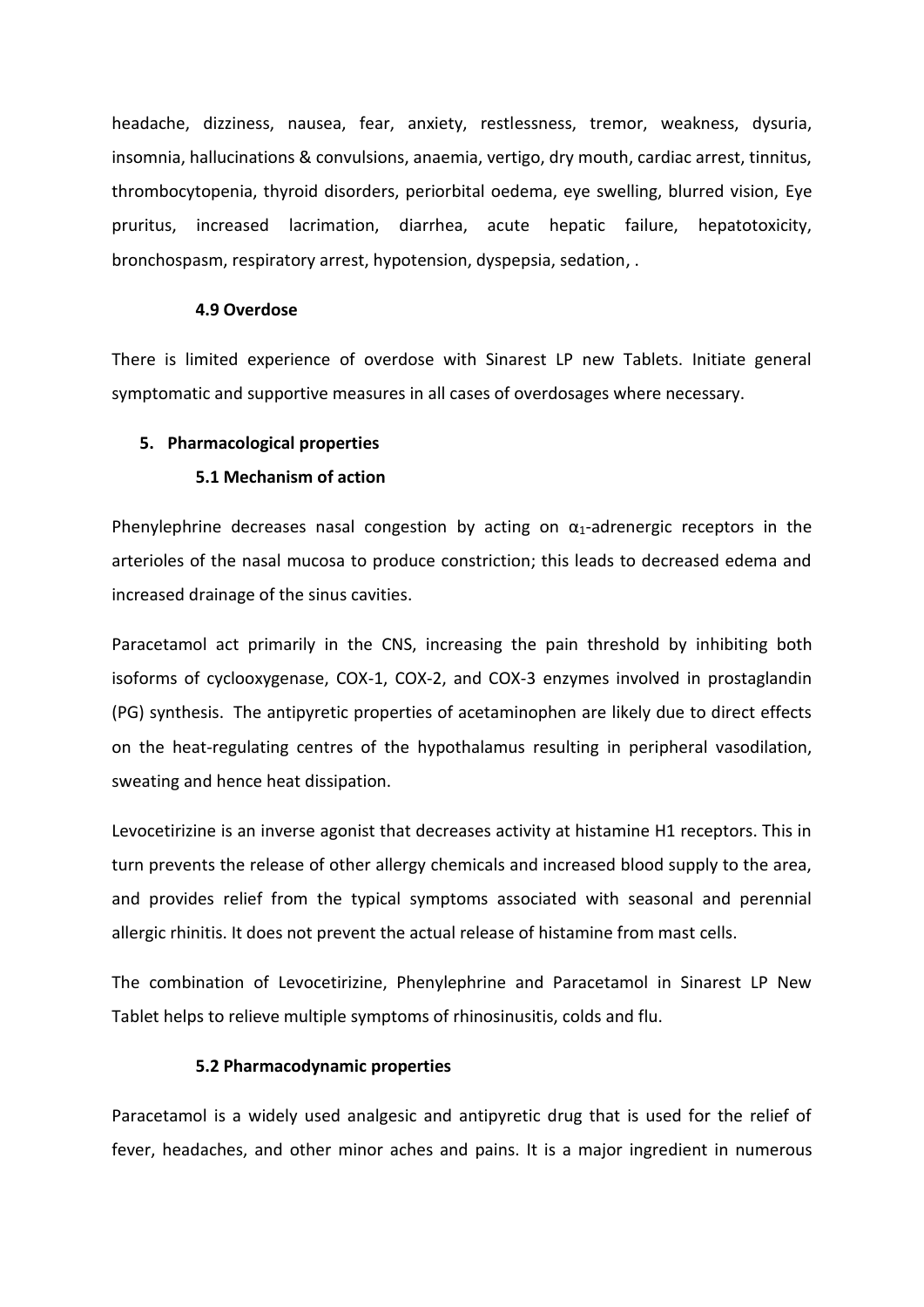cold and flu medications and many prescription analgesics. It is extremely safe in standard doses, but because of its wide availability, deliberate or accidental overdoses are not uncommon. Paracetamol, unlike other common analgesics such as aspirin and ibuprofen, has no anti-inflammatory properties or effects on platelet function, and it is not a member of the class of drugs known as non-steroidal anti-inflammatory drugs or NSAIDs. At therapeutic doses Paracetamol does not irritate the lining of the stomach nor affect blood coagulation, kidney function, or the fetal ductus arteriosus (as NSAIDs can). Like NSAIDs and unlike opioid analgesics, Paracetamol does not cause euphoria or alter mood in any way. Paracetamol and NSAIDs have the benefit of being completely free of problems with addiction, dependence, tolerance and withdrawal. Paracetamol is used on its own or in combination with pseudoephedrine, dextromethorphan, Chlorpheniramine, diphenhydramine, doxylamine, codeine, hydrocodone, or oxycodone.

Phenylephrine is a powerful vasoconstrictor. It is used as a nasal decongestant and cardiotonic agent. Phenylephrine is a postsynaptic α1-receptor agonist with little effect on β-receptors of the heart. Parenteral administration of phenylephrine causes a rise in systolic and diastolic pressures, a slight decrease in cardiac output, and a considerable increase in peripheral resistance; most vascular beds are constricted, and renal, splanchnic, cutaneous, and limb blood flows are reduced while coronary blood flow is increased. Phenylephrine also causes pulmonary vessel constriction and subsequent increase in pulmonary arterial pressure. Vasoconstriction in the mucosa of the respiratory tract leads to decreased edema and increased drainage of sinus cavities.

Studies in adult healthy subjects showed that levocetirizine at doses of 2.5 mg and 5 mg inhibited the skin wheal and flare caused by the intradermal injection of histamine.

#### **5.3 Pharmacokinetic properties**

Paracetamol is readily absorbed from the gastrointestinal tract with peak plasma concentrations occurring about 10 to 60 minutes after oral doses. Paracetamol is distributed into most body tissues. It crosses the placenta and is present in breast milk. Plasma-protein binding is negligible at usual therapeutic concentrations but increases with increasing concentrations. The elimination half-life of Paracetamol varies from about 1 to 3 hours. Paracetamol is metabolised mainly in the liver and excreted in the urine mainly as the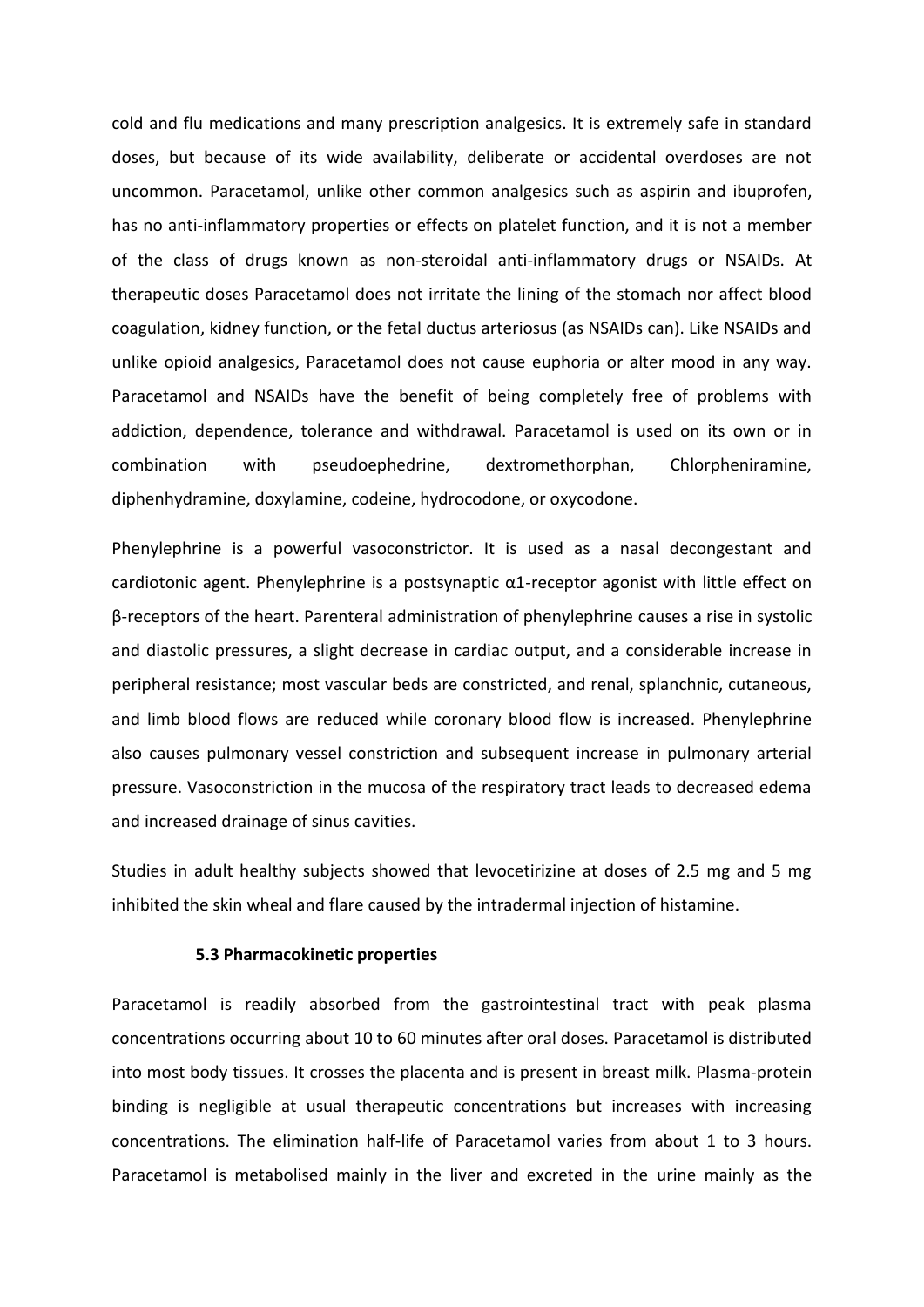glucuronide and sulfate conjugates. Less than 5% is excreted as unchanged Paracetamol. A minor hydroxylated metabolite (Nacetyl-p-benzoquinoneimine), is usually produced in very small amounts by cytochrome P450 isoenzymes (mainly CYP2E1 and CYP3A4) in the liver and kidney. It is usually detoxified by conjugation with glutathione but may accumulate after Paracetamol over dosage and cause tissue damage.

Phenylephrine has low oral bioavailability owing to irregular absorption and first-pass metabolism by monoamine oxidase in the gut and liver. When injected subcutaneously or intramuscularly it takes 10 to 15 minutes to act; subcutaneous and intramuscular injections are effective for up to about 1 hour and up to about 2 hours, respectively. Intravenous injections are effective for about 20 minutes. Systemic absorption follows topical application.

Levocetirizine is rapidly and extensively absorbed following oral administration. In adults, peak plasma concentrations are achieved 0.9 hour after administration of the oral tablet. Levocetirizine is poorly metabolized and undergo renal excretion.

#### **6. Nonclinical properties**

#### **6.1 Animal Toxicology or Pharmacology**

NA.

#### **7. Description**

Phenylephrine is in a class of medications called nasal decongestants. Its chemical name is hydrogen 3-[(1R)-1-hydroxy-2-(methylamino)ethyl] phenol chloride and its structural formula is:

$$
\begin{array}{ccccccc}\n\mathsf{HO} & & & \mathsf{H} & & \mathsf{H} & & \mathsf{H} \\
\hline\n\mathsf{HO} & & & \mathsf{N} & & \mathsf{H} & & \mathsf{H} \\
\hline\n\mathsf{O} & & & \mathsf{N} & & \mathsf{H} & & \mathsf{H} \\
\hline\n\mathsf{O} & & & \mathsf{N} & & \mathsf{H} & & \mathsf{H} & & \mathsf{H} \\
\hline\n\mathsf{O} & & & \mathsf{N} & & \mathsf{H} & & \mathsf{H} & & \mathsf{H} & & \mathsf{H} \\
\hline\n\mathsf{O} & & & \mathsf{N} & & \mathsf{M} & & \mathsf{H} & & \mathsf{H} & & \mathsf{H} & & \mathsf{H} & & \mathsf{H} & & \mathsf{H} & & \mathsf{H} & & \mathsf{H} & & \mathsf{H} & & \mathsf{H} & & \mathsf{H} & & \mathsf{H} & & \mathsf{H} & & \mathsf{H} & & \mathsf{H} & & \mathsf{H} & & \mathsf{H} & & \mathsf{H} & & \mathsf{H} & & \mathsf{H} & & \mathsf{H} & & \mathsf{H} & & \mathsf{H} & & \mathsf{H} & & \mathsf{H} & & \mathsf{H} & & \mathsf{H} & & \mathsf{H} & & \mathsf{H} & & \mathsf{H} & & \mathsf{H} & & \mathsf{H} & & \mathsf{H} & & \mathsf{H} & & \mathsf{H} & & \mathsf{H} & & \mathsf{H} & & \mathsf{H} & & \mathsf{H} & & \mathsf{H} & & \mathsf{H} & & \mathsf{H} & & \mathsf{H} & & \mathsf{H} & & \mathsf{H} & & \mathsf{H} & & \mathsf{H} & & \mathsf{H} & & \mathsf{H} & & \mathsf{H} & & \mathsf{H} & & \mathsf{H} & & \mathsf{H} & & \mathsf{H} & & \mathsf{H} & & \mathsf{H} & & \mathsf{H} & & \mathsf{H} & & \mathsf{H} & & \mathsf{H} & & \mathsf{H} & & \mathsf{H} & & \mathsf{H} & & \mathsf{H} & & \mathsf{H} & & \math
$$

Its empirical formula is  $C_9H_{13}NO_2$  $C_9H_{13}NO_2$  $C_9H_{13}NO_2$ , and its molecular weight is 167.2 g/mol.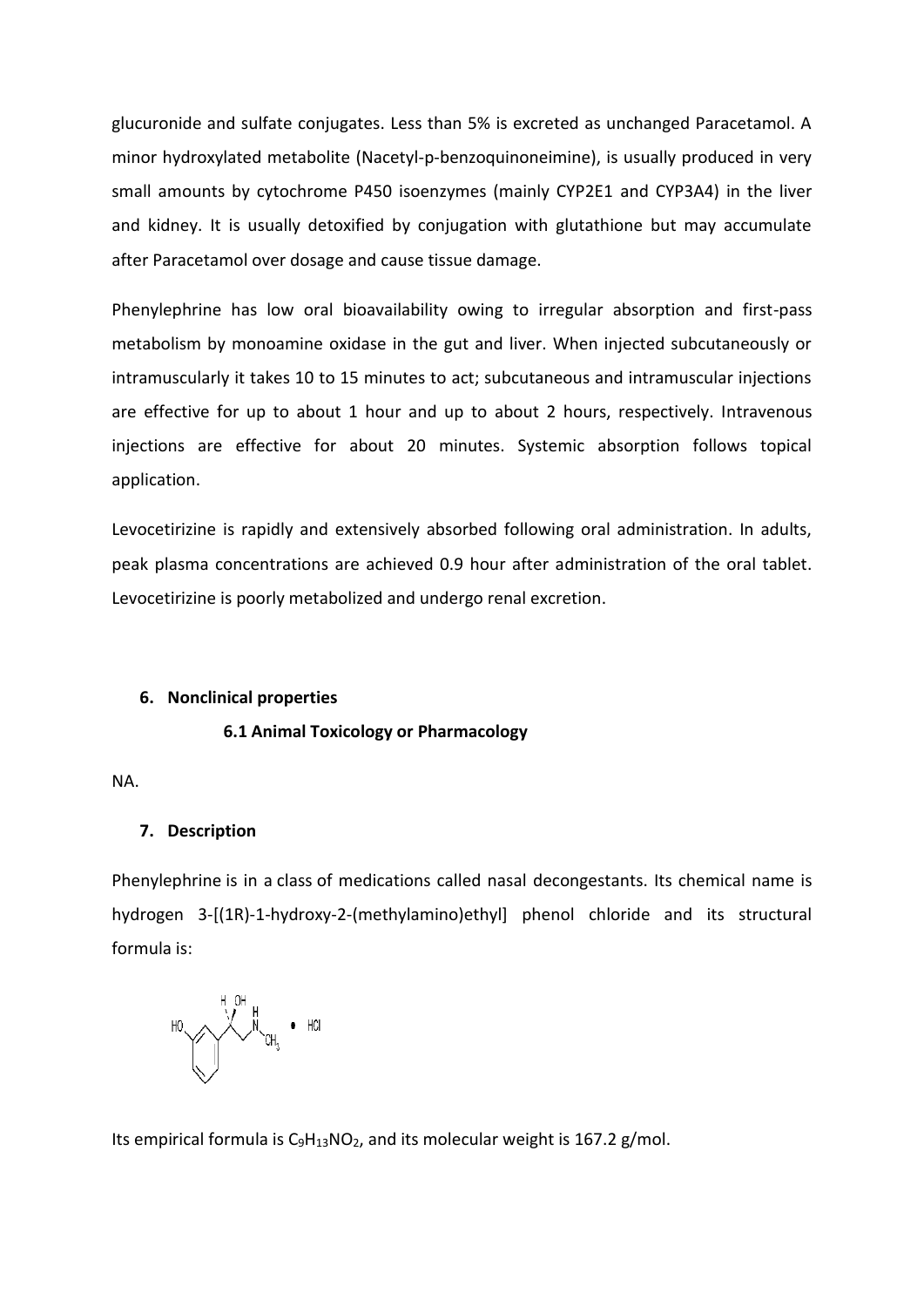Levocetirizine is in a class of medications called antihistamines. Its chemical name is 2-(2-{4-[(R)-(4-chlorophenyl)(phenyl)methyl]piperazin-1-yl}ethoxy)acetic acid dihydrochloride and its structural formula is:



Its empirical formula is  $C_{21}H_{25}CIN_2O_3$ , and its molecular weight is 388.8878 g/mol.

Paracetamol belongs to Non-Steroidal Anti-inflammatory Drugs (NSAIDs). Its chemical name is N-acetyl-para-aminophenol (APAP) and its structural formula is:



Its empirical formula is  $C_8H_9NO_2$  $C_8H_9NO_2$  $C_8H_9NO_2$  and its molecular weight is 155.19 g/mol.

## **8. Pharmaceutical particulars**

#### **8.1 Incompatibilities**

There are no known incompatibilities.

#### **8.2 Shelf-life**

24 months.

#### **8.3 Packaging Information**

Sinarest-LP New Tablets are available in blister strips of 10 tablets.

## **8.4 Storage and handling instructions**

Store below 30 °C in a dark and dry place.

- **9. Patient Counselling Information**
	- **9.1 Adverse Reactions**